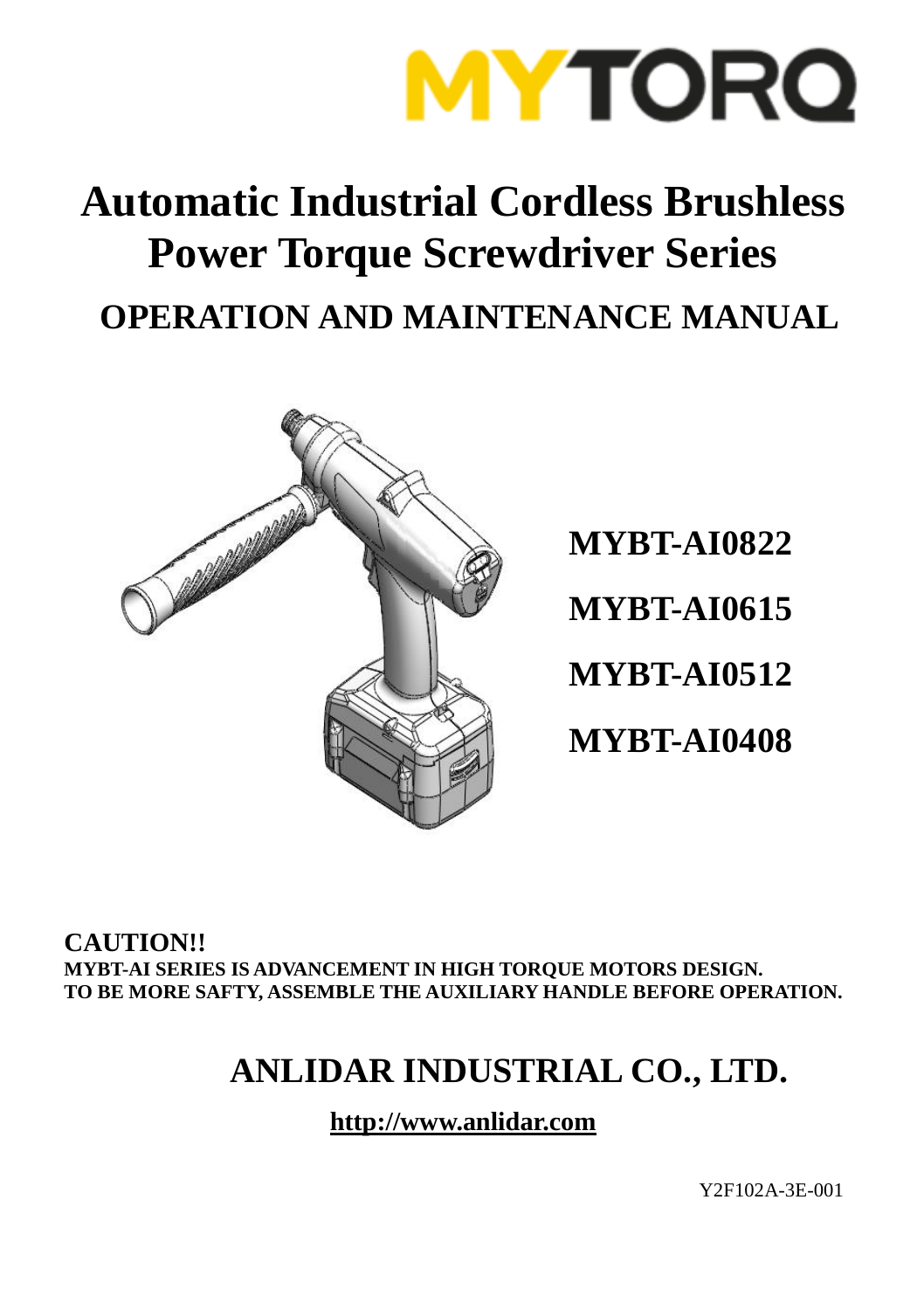**Before you use the Cordless Screwdriver for the first time, it is essential to read and understand the manual completely (including the spare parts view). The term of "Cordless Screwdriver" in all of the warning listed below refers to your main operated appliance.** 

### Icon Instructions



- 
- **2. Observe caution and safety notes.**
- 
- **4. For indoor use only. 9. CE certification.**
- **5. Do not expose to wet or rain conditions.**
- **1. Read instruction manual. 6. Do not operate in an explosive atmosphere.**
	-
- **3. Recyclable. 8. Forbid to throw away.**
	-

### **Accessories**

| Item                                                    | Quantity                    | Unit       |
|---------------------------------------------------------|-----------------------------|------------|
| Auxiliary handle base                                   |                             | <b>PCS</b> |
| Auxiliary handle                                        |                             | <b>PCS</b> |
| <b>Adjusting Wrench</b>                                 |                             | <b>PCS</b> |
| Manual                                                  |                             | <b>PCS</b> |
| Guarantee Card                                          |                             | <b>PCS</b> |
| Torque rings ass'y                                      |                             | Package    |
| S Waist hook                                            |                             | <b>PCS</b> |
| Driver hook                                             |                             | <b>PCS</b> |
| Screw M3*0.5P*10LT                                      |                             | <b>PCS</b> |
| Screw M6*50                                             |                             | <b>PCS</b> |
| <b>Socket Extension</b><br>(MYBT-AI0822/0615/0512/0408) |                             | <b>PCS</b> |
| BIT<br>(MYBT-AI0822/0615/0512/0408)                     | $\mathcal{D}_{\mathcal{A}}$ | <b>PCS</b> |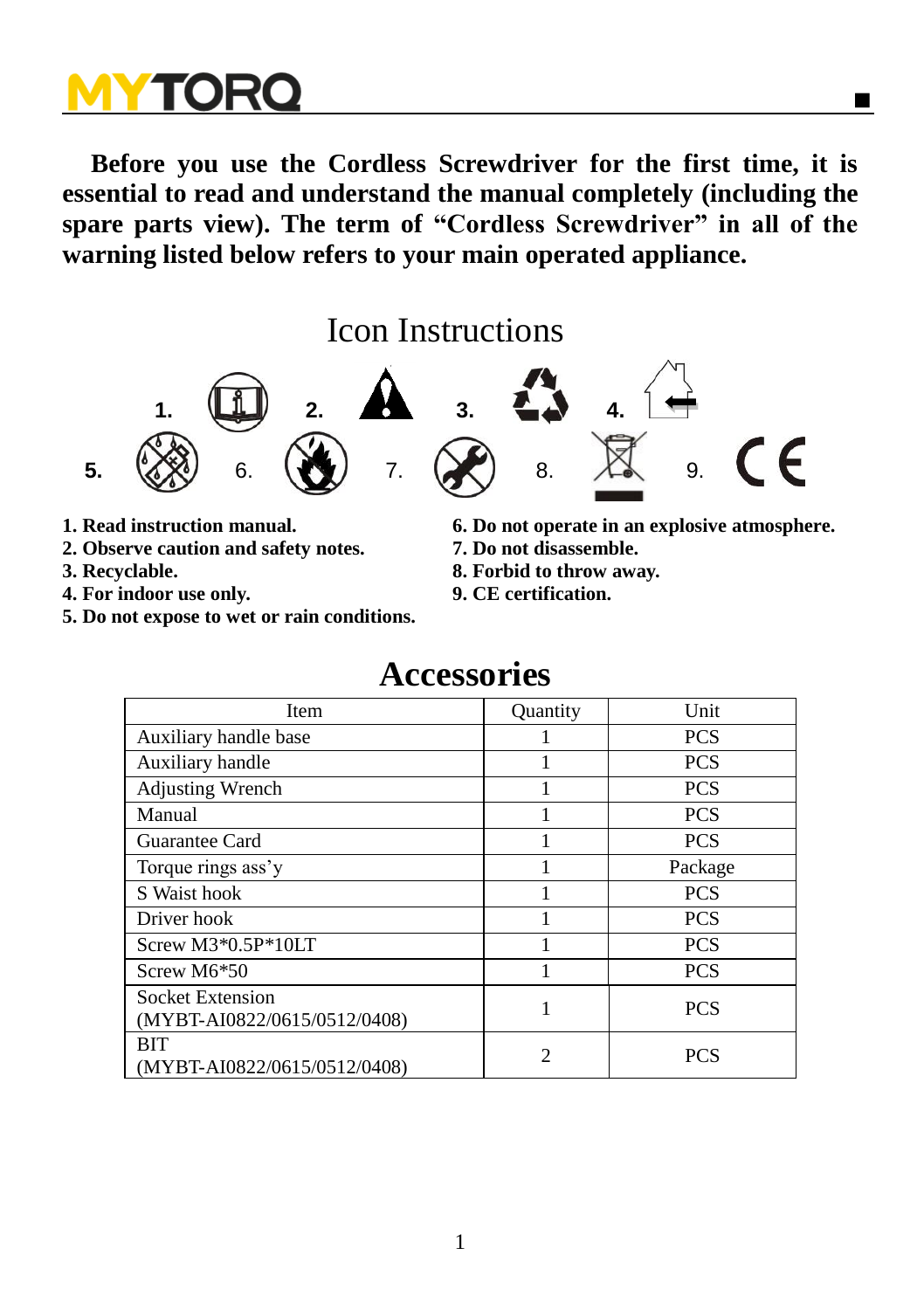

## **Warning**

Read all instructions and make sure the appearance of the device has no damage before you use it. Failure to follow all instructions listed below may result in electric shock fire and/or serious injury.

- 1. Keep the working area nice and clean.
	- 1.1 Mess and dark areas may cause of accidents.
	- 1.2 Keep the device away from rain or moisture to decrease the risk of electric shock or shortcircuiting occurred.
- 2. Be alert to workplace safety
	- 2.1 Use the device under a well lit and clean environment.
	- 2.2 Keep children and other people away unless the person has been assigned for the task to avoid the danger of injury.
	- 2.3 Do not play around while the tool is being used to avoid the danger of distractions.
	- 2.4 Do not work with the device in potentially explosive environments in which there are inflammable liquids, gases or dusts. Electrical power tools create sparks, which can ignite dusts or fumes.
	- 2.5 Do not use the device if you are tired or under the influence of drugs, alcohol or medication.
- 3. When the devices are not being used, store them in a safe place.
- 4. Use a suitable device for the job will be safer at work and have a better result.
- 5. Always use a screwdriver that is intended for the task you are undertaking. Do not overload or use it improperly such as drilling or tapping.
- 6. Dress properly. Do not wear loose clothing or jewels while operating the tool to avoid the danger of trapping.
- 7. By using the device correctly, make sure to hold it firmly with two hands in place before starting the trigger.
- 8. When using the electrical power tool, take into account the auxiliary handle or waist hook is advantage of working conditions. On the contrary, the purposes of the waist hook or driver hook is convenient to put the device away and easier to keep it out of reach of children.
- 9. Look after either the device or the battery carefully and have any damaged parts repaired by an authorized or qualified shop. Always keep the tool nice and clean; pay attention on the machine grease which might ruin the tool.
- 10. Disconnect the plug from the power source after the charger has been used.
- 11. Take apart the battery from the device when it is not being used.
- 12. Use only the accessories that are detailed in the operating instructions. The use of others which are not recommended in the operating instructions may affect the functioning of the device. It could lead to an increased risk of personal injury as well.
- 13. Remain alert at all times and watch what you are doing during proceeding. Before operation, always check every part is in good condition and move freely in order to function properly.
- 14. This device only applies for metal screw bits designated with their dimensions and their shape. Do not recommend to countersink or force of loading on any material such as plastic and wooden.
- 15. The device does not apply for elastic or tensile load with washer on.
- 16. To prevent parts in gearbox from damage, replace the grease at least once for every year.
- 17. It is necessary for the operators to read and follow up all the operating instructions in this manual. MYTORQ is not responsible for any personal injury that might cause of disobeying the safety advices.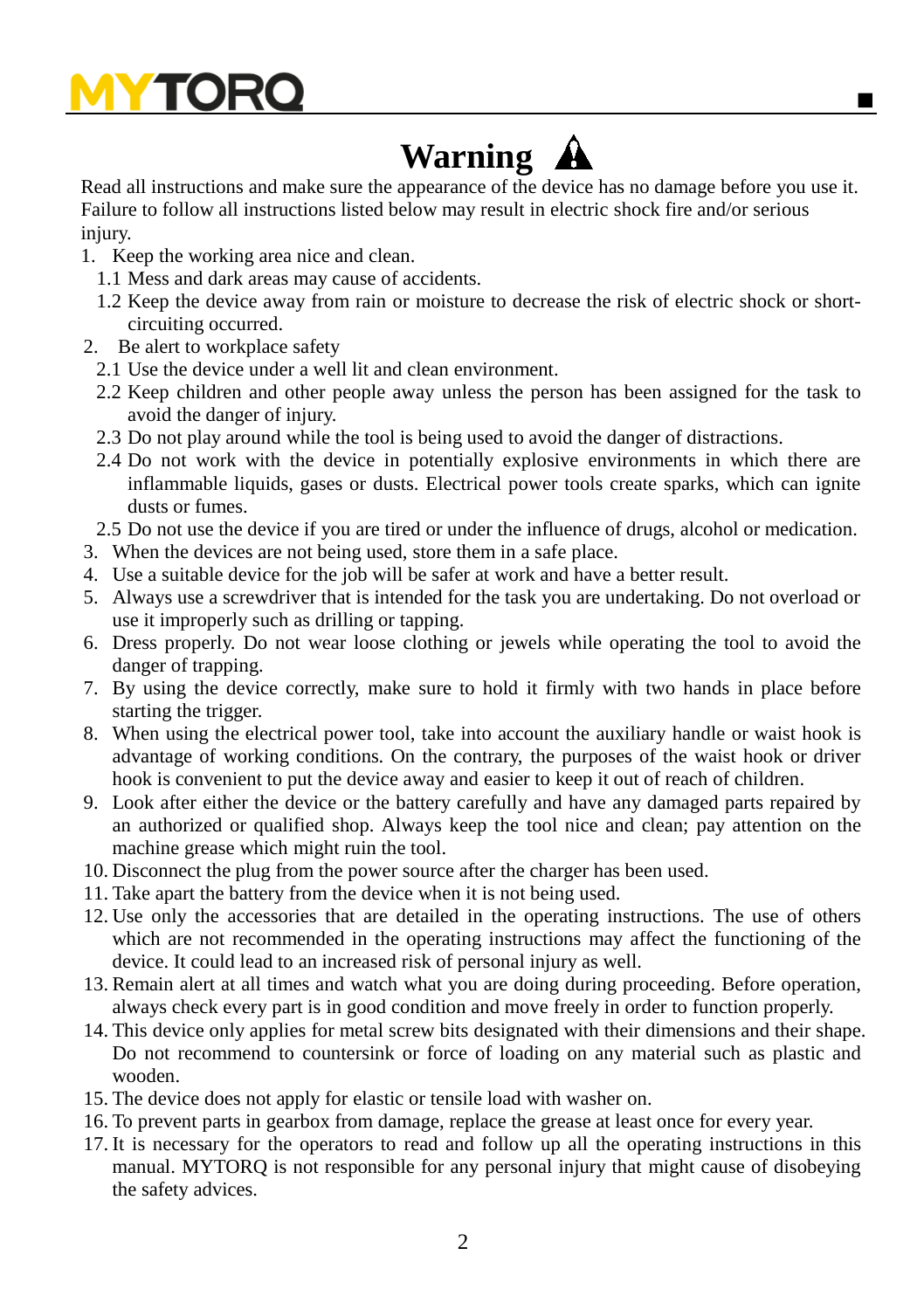## Protection Function





**Do not attempt to repair or disassemble this cordless screwdriver, the warranty will be considered void.**

- 1. This rechargeable screwdriver maintenance Make sure to remove the battery pack before maintaining or repairing the device by a qualified technician.
- 2. Do not attempt to disassemble or reassemble the device at will which may result in poor performance or danger of injury, the warranty applies only to initial package.
- 3. Do not repair the device with other than genuine MYTORQ replacement parts may result in poor performance or danger of injury, the warranty will be considered void.
- 4. The temperature between 0∘C ~ 35∘C would be an ideal condition of carrying out the tasks on the device.

### **Operating instructions**

1. Charge the battery in the charge station before first use to make sure operates at its highest capacity. To ensure operators against injuries, release the Forward/Reverse lever as arrow showing below into a center position to have trigger locked before start or disassemble the device.

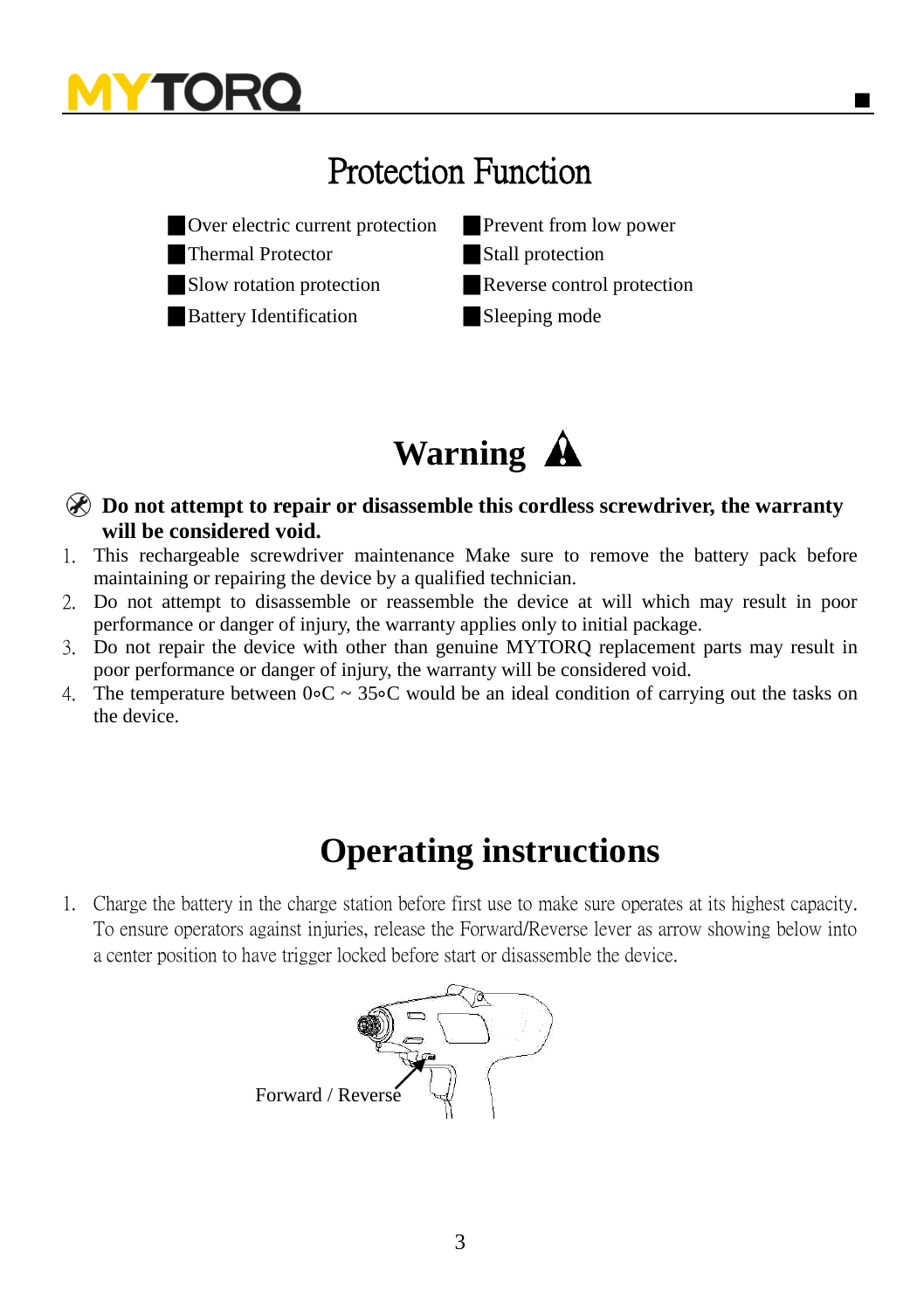- 2.1 Below illustration is showing the process of correct install & disassemble the rechargeable battery. The beep sound comes along with a flash while the screwdriver is supplied genuine battery installation. It could be operated once the battery has been identified.
- 2.2 Too slow to install the battery may cause error identification so the beep sound and flash would be continuing. In order to function properly, re-assembling it as below process again.

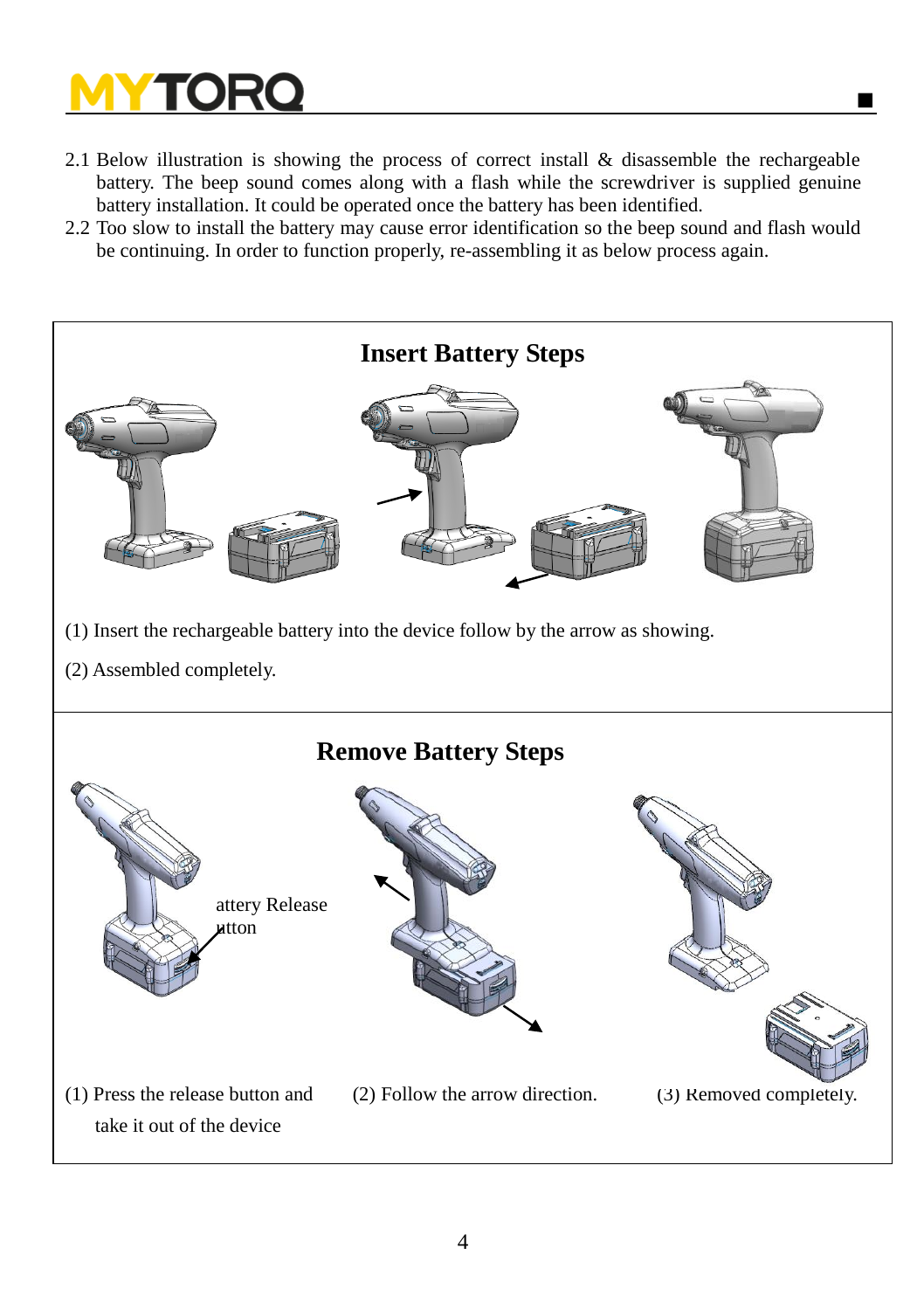

## **Function / Operating Introduction**



Function Name Table

| No. | Description           | No.  | Description      |
|-----|-----------------------|------|------------------|
|     | Trigger Switch        |      | S waist hook     |
| (2) | Forward/Reverse Lever | (8)  | Indication light |
| (3) | LED Light             | (Q   | Torque wrench    |
| (4) | <b>Bit Sleeve</b>     | (10) | Speed adjustment |
| (5) | Torque Ring           | 11   | Wrist strap hole |
| (6) | Driver Hook Hole      |      |                  |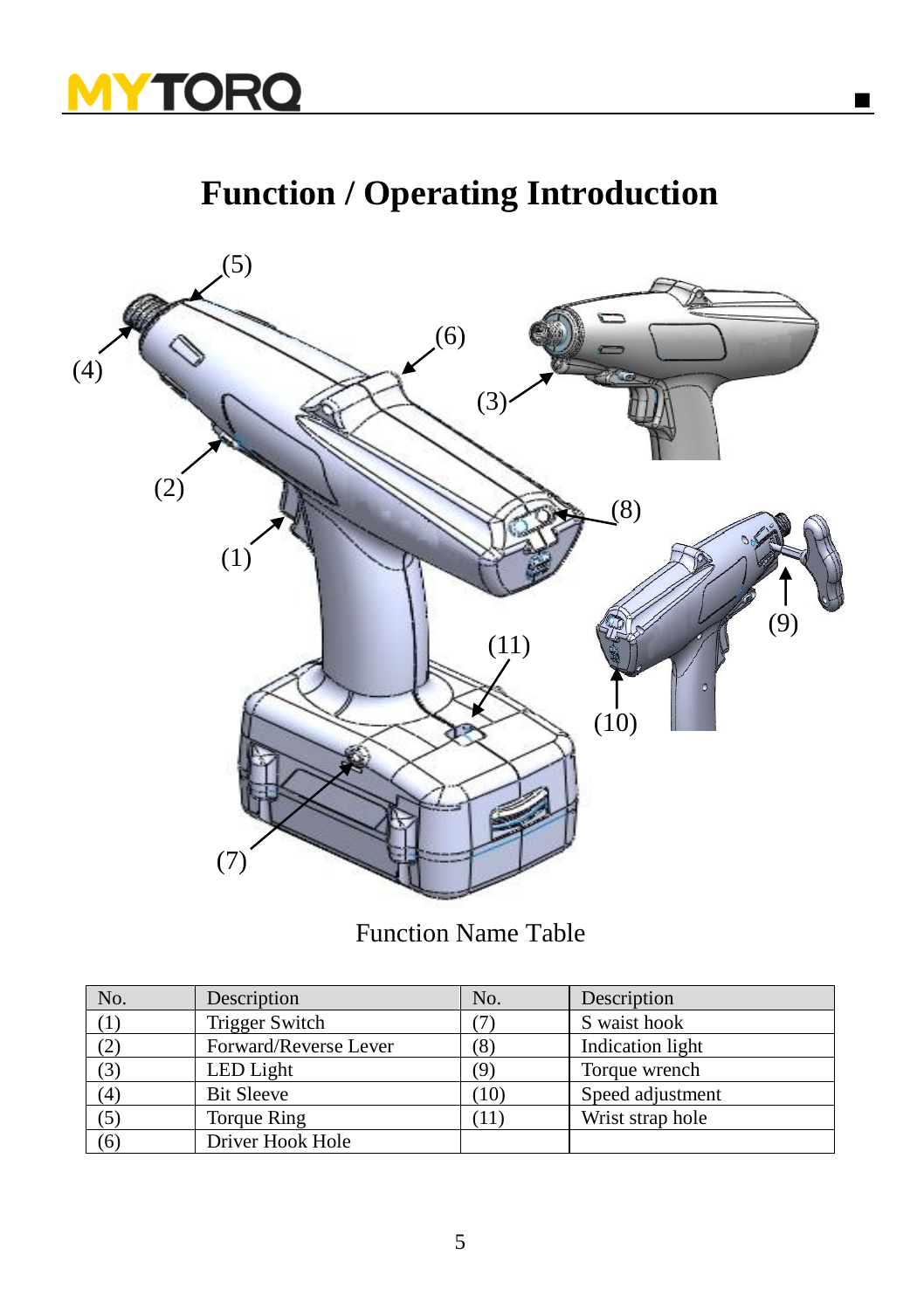## **Manual / Function**

### **1. Full auto shut-off screwdriver**

It stops automatically when the screw has been tightened up and reached the set-up torque level. The device will not cause damage of task since no continue running after screws are tightened.

#### **(1) Trigger switch**

The LED lights on when the trigger switch has been pressed about one-third down, and then the screwdriver starts functioning when the switch trigger has been pressed half way down; on the contrary, it stops when the screw has been tightened up or the trigger has been released.

### **(2) Forward / Reverse switch**

When the switch turn to the right as arrow indicates, the screwdriver will be clock-wise screwing to tighten things up; Vice versa, left switch means to release the screw. As the diagram showing, always set the switch to neutral position when the screwdriver is not being used.



#### **(3) LED light**

While press the trigger, the LED lights up automatically to assist the job to be done; on the contrary, it will be off once the trigger has been released.

#### **(4) Bit Sleeve**

Switch the screw bit and compatibility, pull the head of the type B screwdriver, and install the bit according to the diagram below, after installing the bit please also install the W type cap and push it in following the arrow indicated on the diagram below on diagram #2.

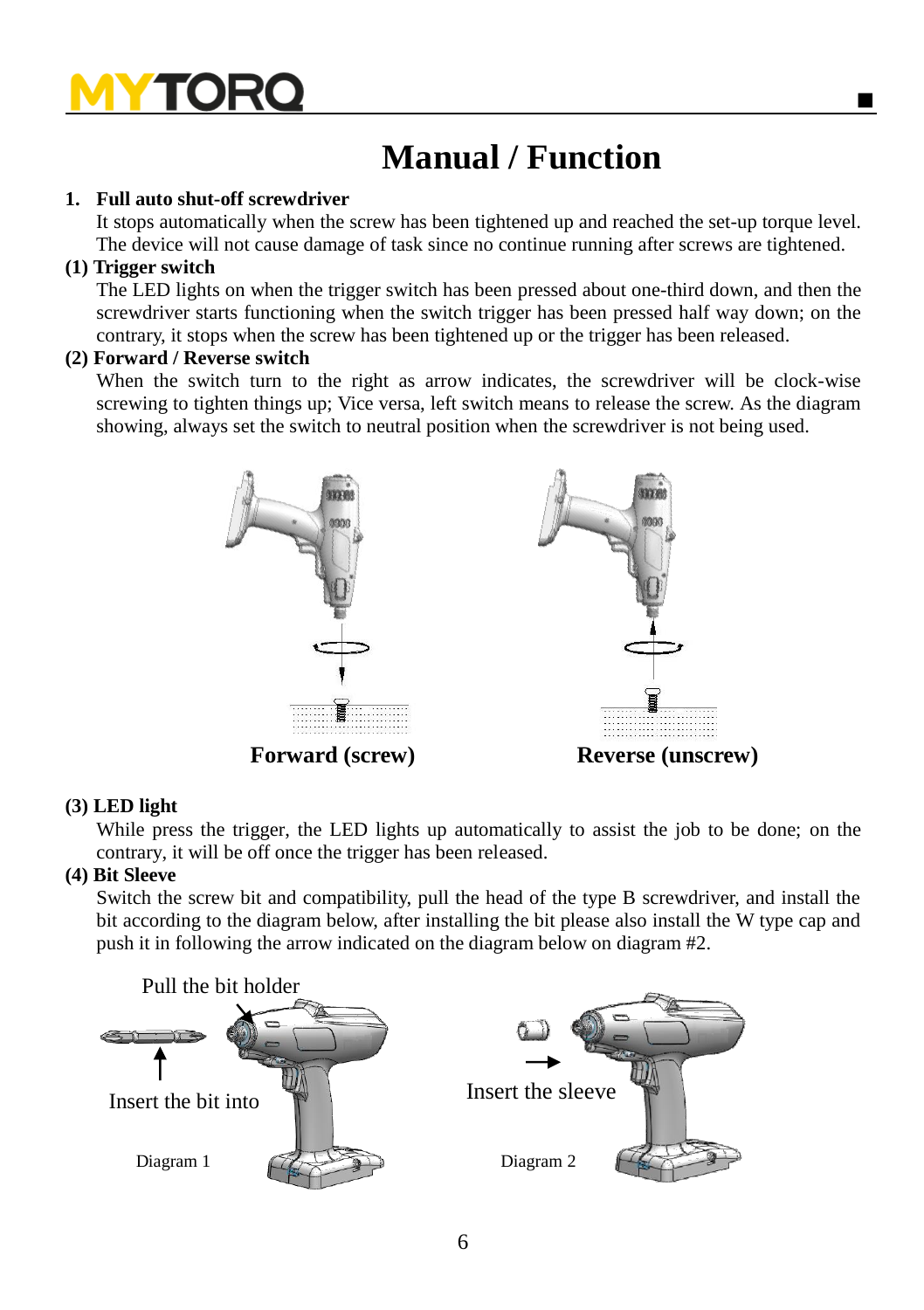### **(5) Torque ring**

The purpose of the color ring is to have the torque level visible; there are 5 different types in total, follow the diagram below for installation/removal.



1. Remove the color torque ring from the screwdriver.



2. Tilt the screwdriver slightly upwards 3. Completed removal. and using the small bit driver to assis the removal of torque ring.



1. Slightly tilt the screwdriver upwards about 30 degrees.

Pressed into



2. Install the picked-up torque ring and push inwards following the arrow direction.



Dismantle

e

 3. Completed **Installation**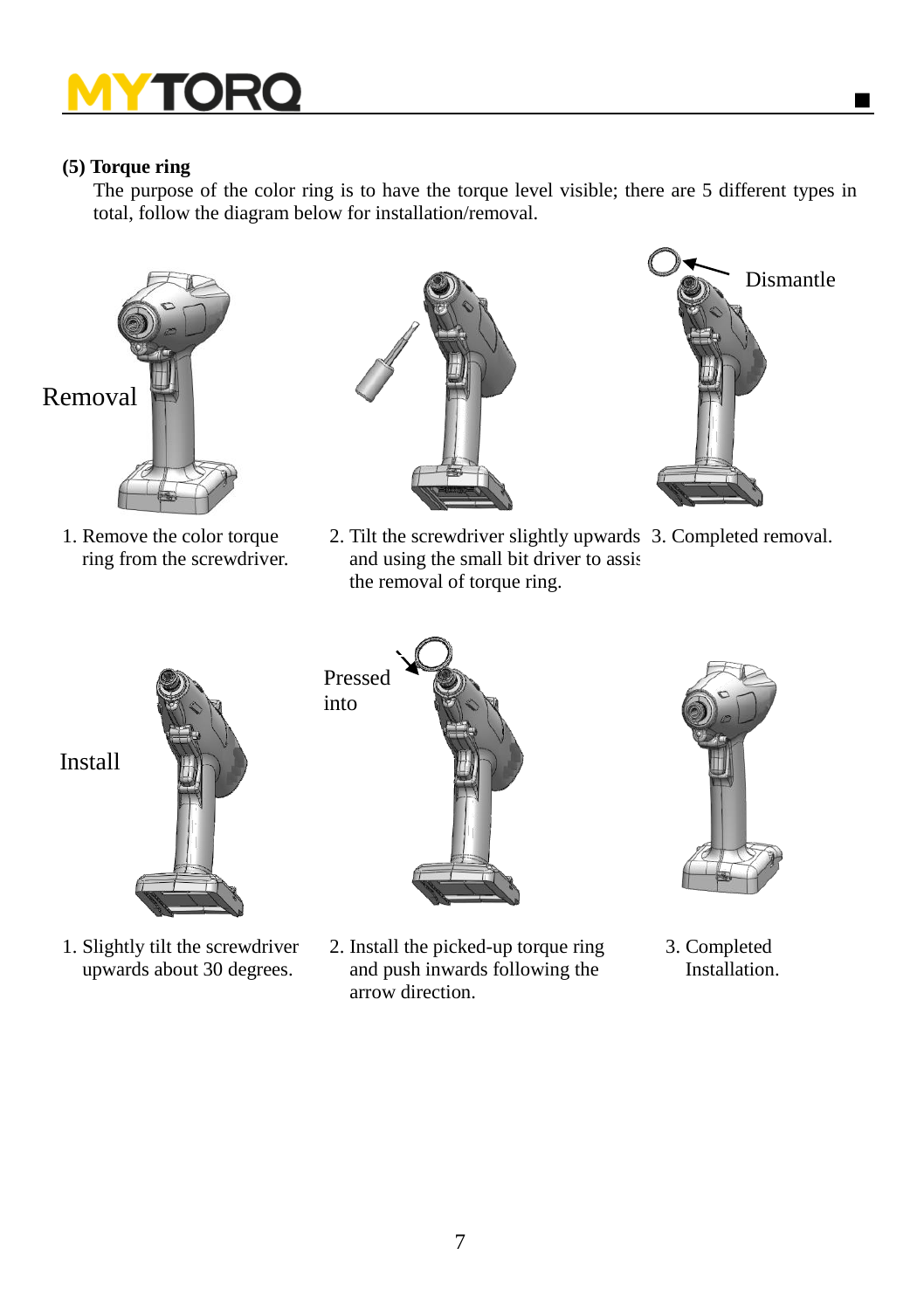### **(6) Driver Hook**

convenient production lines able to Hook Hanging device balancers work together with the tools to be more efficiently.

### **(7) S Waist hook**

The S waist hook allows users to carry the device easily by attaching it to their work belt.

### **(8) Functional light and the status indicator**

Whenever the remaining power in the rechargeable battery is fewer than 20%, the tool is still alive but with red flash lights on. Once the remaining power is towards 10% or even fewer it may result in poor performance with the continuing red lights on.

| Functional indicator<br>Determine the beep sound | $OK$ $\blacksquare$<br>OK screwing with preset<br>torque | NG XO<br>NG screwing |
|--------------------------------------------------|----------------------------------------------------------|----------------------|
| Indicator light                                  | Green on $\sim$ off                                      | Red on~ off          |
| Beep sound warning                               | 1 short beep                                             | 1 long beep          |

| Indicator of low battery | Power reserve $\langle 20\% (17.5 \text{V})$ | Power reserve $< 10\%(17V)$ |
|--------------------------|----------------------------------------------|-----------------------------|
| Indicator light          | <b>Blinking Red</b>                          | Red light on (low power)    |
| Beep sound warning       | Continuing Beeping                           | 2 short 1 long beep         |
| Screwdriver functioning  | Able to function                             | Unable to function          |

### **(9) Torque adjustable**

The torque is able to be changed by following steps

- 1) Remove the battery from the device or set the rotation switch to neutral position to prevent the tool from starting up unintentionally.
- 2) Open up the torque safety cover cap; follow the illustration on the right which inserting the torque wrench from the bit sleeve to turn the nut over in a central position, the user may check the nut lock from side uncovered window.
- 3) Having the torque changed by inserting the torque wrench into the nut lock to adjust the torque range.
- 4) Adjusting the torque in two directions (-) for less torque (+) for more torque.



■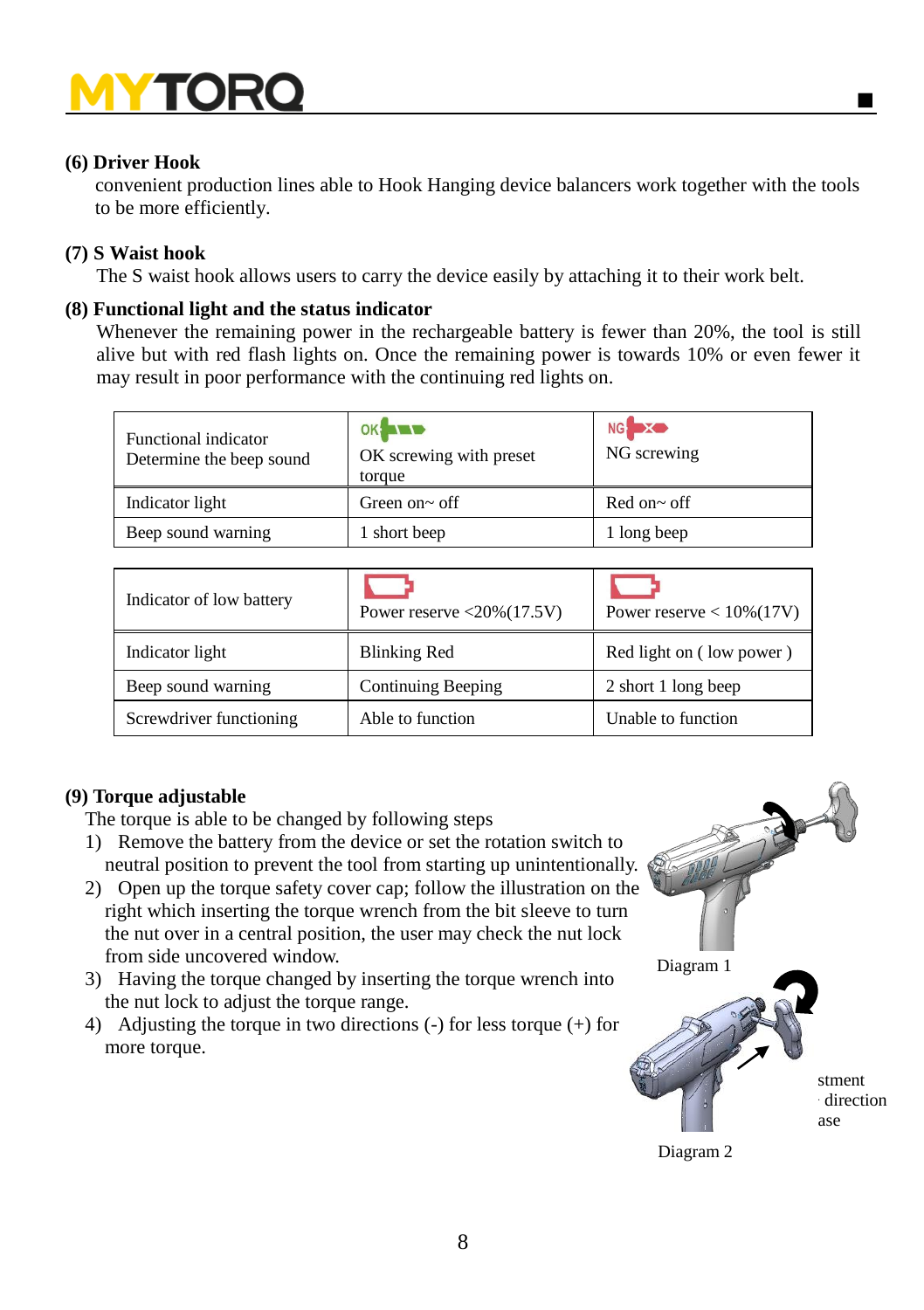5) The torque wrench as shown in diagram 2: When the torque wrench rotates clockwise  $\sum$ , the torque adjustment ring will be pushed to the sign (+) direction of the screwdriver, the higher up will be the greater torque until pushed to the position of highest point will no longer be able to rise up. Conversely when the torque wrench rotates counterclockwise  $\epsilon$ , the torque adjustment ring will be pushed to the sign (-) direction of the screwdriver, the more down will be the smaller torque until pushed to the position of lowest point will not be able to downgrade.

Notice: Use the junction of waring plate and spring fixing plate as a reference point when adjusting torque. To avoid jamming and abnormal conditions, please do not exceed the stop line of the highest and lowest torque when adjustment shown in diagram 3.

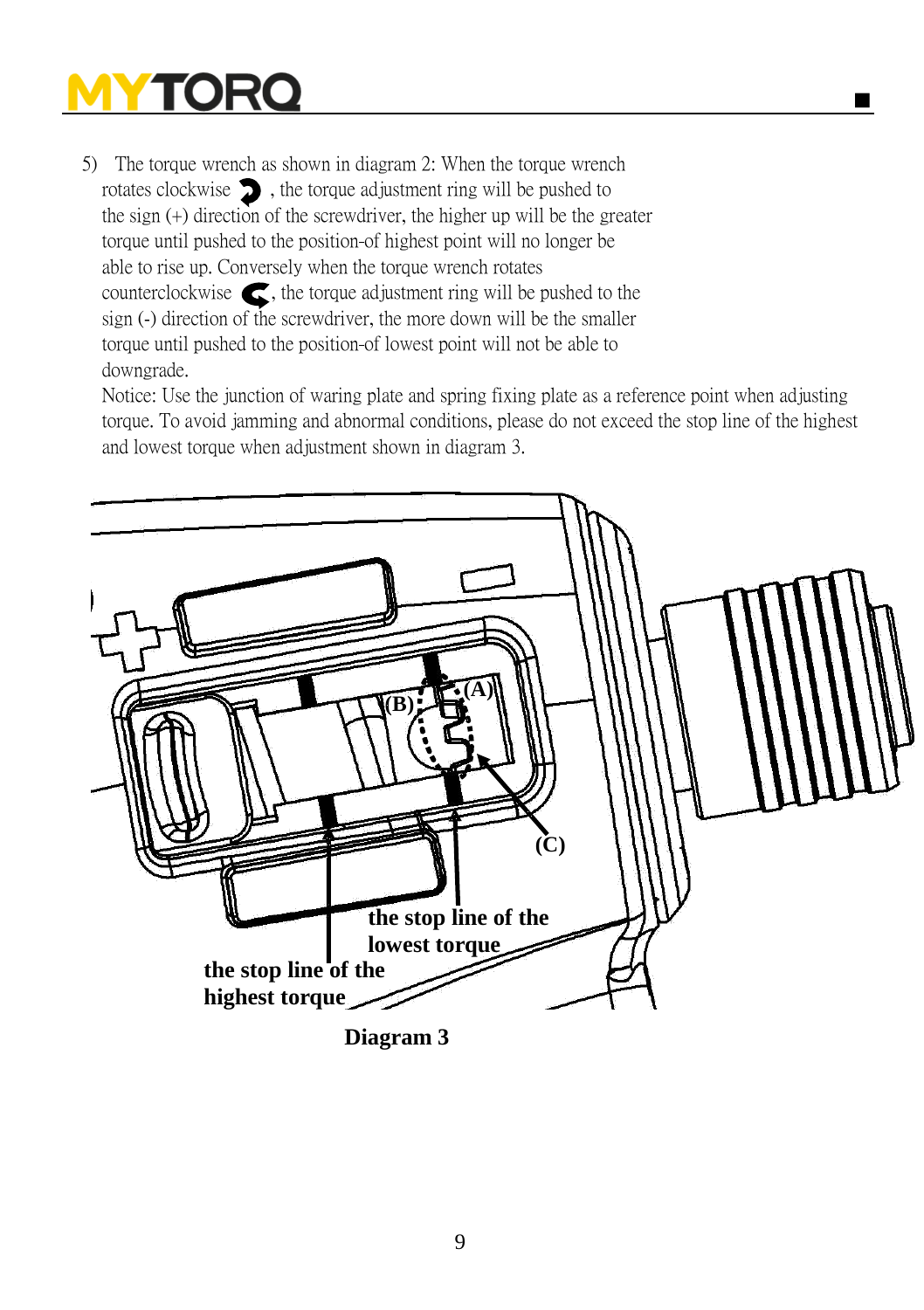### **(10) Hi/Lo Switch**

When the rotating speed needs to be changed, set up the switch to Hi for the fastest rotation, and set up the switch to Lo for slowest rotation. It's possible that the uncompleted shut-off occurs when the switch is setup to Lo and the presetting torque is more than 50% of torque range. Please refer to the following table.

| Lo Switch Shut-off | <b>MYBT-AI0408</b> | <b>MYBT-AI0512</b> | <b>MYBT-AI0615</b>  | <b>MYBT-AI0822</b>                       |
|--------------------|--------------------|--------------------|---------------------|------------------------------------------|
| OK                 | $4\neg 6N$ m       | $5-9N$ m           | $6 - 9.5N$ m        | $8 - 15N$ m                              |
| NG                 | $6N \text{ m}$     | $9N \text{ m}$     | $9.5N$ m $\uparrow$ | $15N$ m <sup><math>\uparrow</math></sup> |

#### **(11) Hole for wrist band**

Enable to install the wrist band which is more convenient and safer for users.

#### **2. Auxiliary handle**

For easier use of the screwdriver, there is a handle for assisting purpose.

**Warning, this power screwdriver delivers high torque, please install the handle before doing work in order to avoid danger. We are not responsible for any damage or injury caused by using this product without handle.** 







(1) Installing the base (2) Installing the handle (3) Complete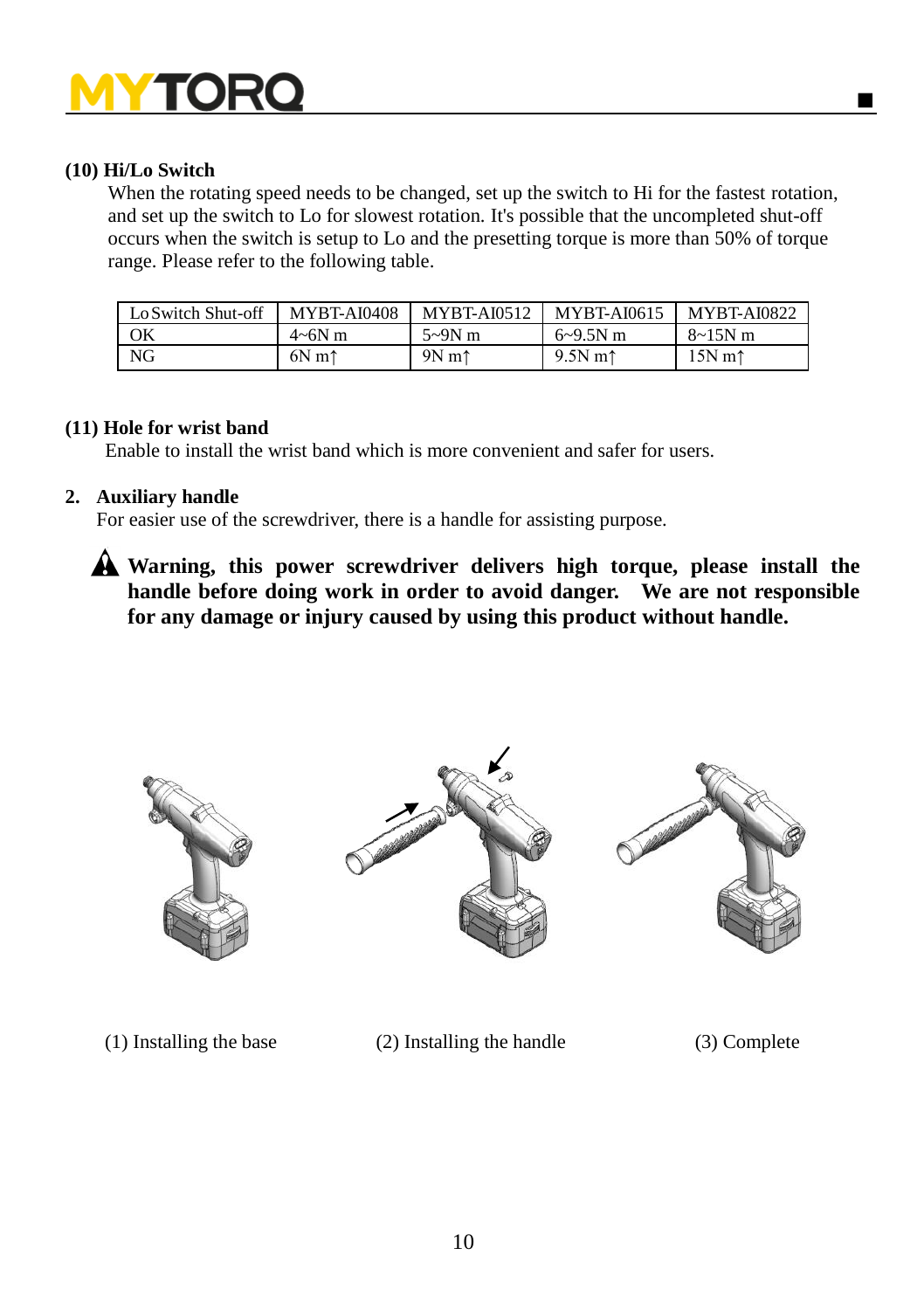### **Other Cautions**

- 1. The best condition of using the tool is under 8 hours a day, do not over loaded.
- 2. Do not attempt to repair or disassemble this cordless screwdriver without authorization. Always have the device serviced by assigned factory or qualified person in order to have the warranty effective continually.
- 3. MYTORQ is not responsible for any poor performance or damage caused by customers own modification of the tool.
- 4. It is necessary for the management to have individual operators read and follow up all instructions in this manual. Do not attempt to repair or disassemble this cordless screwdriver themselves.
- 5. Chemicals, Acetone, Benzene, Alcohol, Thinner, Ketone, trichloroethylene, etc shall not be in contact with the surface of the screwdriver in order to prevent chemical damage.
- 6. Please follow instruction carefully and do not drop or shock the screwdriver.
- 7. This product allows you to adjust freely ( ) and ( + ) to decrease and increase torque. Different models will deliver different level of torque, when the torque is adjusted to the limit the switch will not be able to turn, please do not force it or it will be damaged. High frequency of using this power tool might cause overheating, please have the tool to be cool down properly.
- 8. Not allow to turn the Hi/Lo switch during operation in order to cause system malfunction.
- 9. The device will not be able to function again once the OK/NG indicator/signal is not turn off yet.
- 10. When adjusting the torque, for safety purpose should stop the screwdriver completely and set the switch to neutral position. It could prevent the user from turning the tool on accidentally.
- 11. During operation, the switch has been changed accidentally that the device will enable its self-protecting mode which is power off. Re-start the tool when this happen.
- 12. Each operational torque setting, using time and frequency may result in different level of wear and tear, at higher torque setting and use extensively could accelerate the wearing down of tool. After one month, the torque is getting reduce gradually at the rate of  $2{\sim}3\%$  or  $3{\sim}5$  %(max torque). The longer use of the device, torque reduction will become stable and the users could measure the torque by a tester on a regular time schedule to check if the torque power still meets the criteria.
- 13. The torque range of MYBT-AI0822/AI0615 must be measured by the KILEWS torque meter KTM-250.

The torque range of MYBT-AI0512/AI0408 must be measured by the KILEWS torque meter KTM-150.

14. MYTORQ cordless screwdriver torque output is generated by clutch mechanism, and it is applicable to ISO 6789.

## **Description of Battery and Charger**

- 1. How to choose the correct battery model(SKC-LB series) is depended on the power consumption of the tool with different torque range. Please contact the local agent for more detail information. Be sure the small pack model (SKC-LB1820) battery is not allow to apply to the power torque tools.(MYBT-AI0615/MYBT-AI0822)
- 2. The use of other than genuine KILEWS batteries or screwdrivers can't be active due to the build-in protection system enforce no charging.
- 3. MYCS-ID120 charger with LED is recommended.